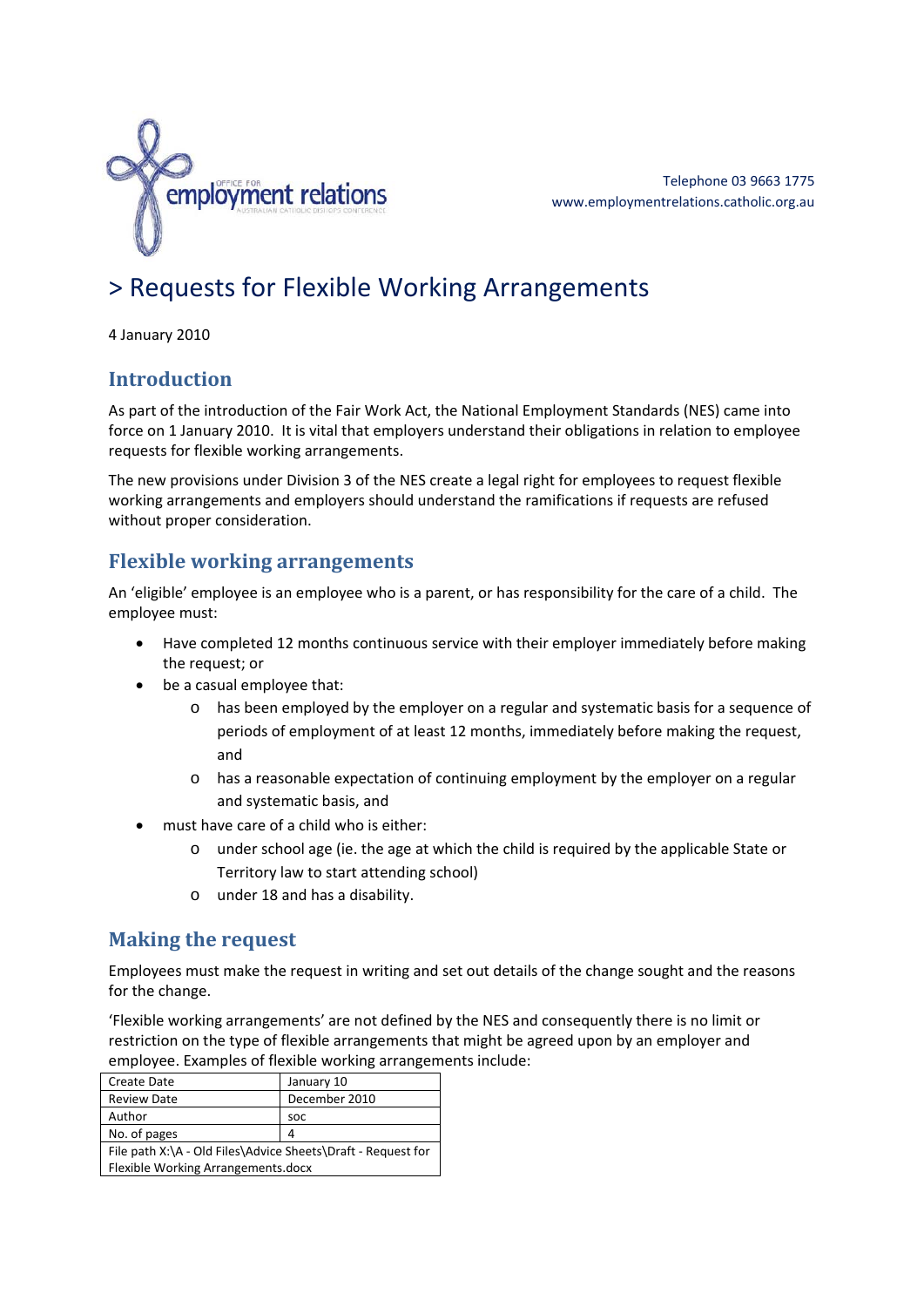- changes in hours of work such as part‐time work
- changes in patterns of work such as changes to start or finish times
- a change in location of work such as working from home.

#### **The employer must respond to the request**

The employer must give the employee a written response to the request within 21 days, stating whether the request has been granted or refused. If the request is refused the written response to the employee must include details of the reasons for the refusal.

#### **Refusing the request**

A request for flexible working arrangements can only be refused on reasonable business grounds. It is not acceptable to refuse on the basis that 'this doesn't suit us'.

Reasonable business grounds are not exhaustively defined by the NES, however, factors that may be relevant in defining reasonable business grounds could include:

- the effect on the workplace and the employer's business of approving the request, including the financial impact of doing so and the impact on efficiency, productivity and customer service
- the inability to organise work among existing staff
- the inability to recruit a replacement employee
- the practicality or otherwise of the arrangements that may need to be put in place to accommodate the employee's request.

### **Discrimination Legislation and General Protections**

#### **What is unlawful workplace discrimination?**

Unlawful workplace discrimination occurs when an employer takes adverse action against a person who is an employee or prospective employee because of the following attributes of the person:

- race
- colour
- sex
- sexual preference
- age
- physical or mental disability
- marital status
- family or carer's responsibilities
- pregnancy
- religion
- political opinion
- national extraction or social origin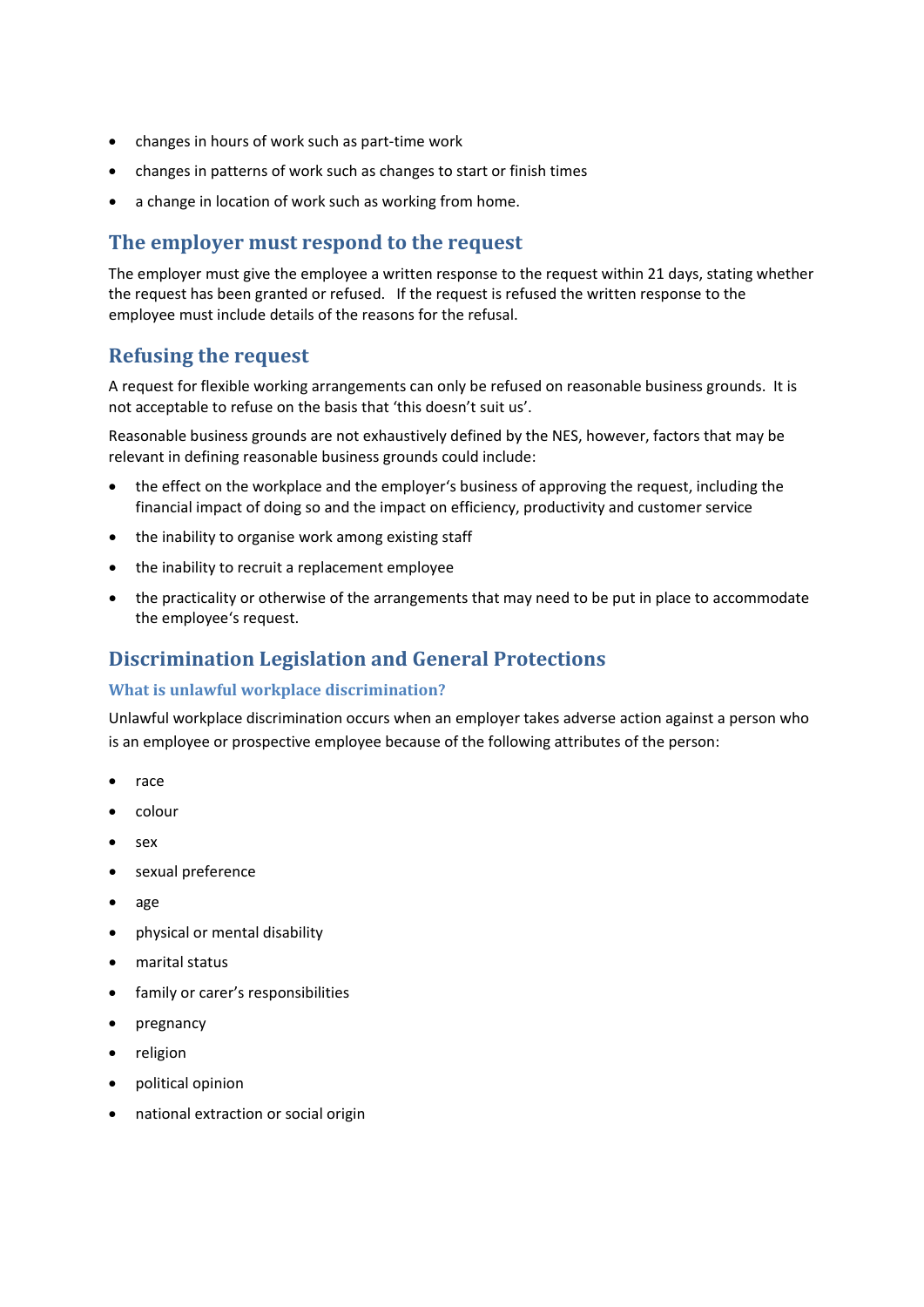Where an investigation finds that the employer has (or had) discriminatory practices that are linked to adverse actions for employees or prospective employees, the Fair Work Ombudsman may take enforcement action.

#### **Who is covered by these protections?**

It is unlawful for an employer, regardless of size, to discriminate against an employee. This includes full time, part time and casual employees, probationary employees, apprentices and trainees, and individuals employed for fixed periods of time or tasks.

It is also unlawful to refuse to hire a prospective employee based on one of the attributes listed above.

#### **What is 'adverse action'?**

Adverse action can include action that is unlawful if it is taken for a discriminatory reason. The Fair Work Act 2009 describes a number of adverse actions.

Adverse action taken by an employer includes doing, threatening or organising any of the following:

- dismissing an employee
- injuring an employee in their employment
- altering an employee's position to their detriment
- discriminating between one employee and other employees
- refusing to employ a prospective employee
- discriminating against a prospective employee on the terms and conditions in the offer of employment.

Treating someone differently is not necessarily unlawful discrimination. In terms of the *Fair Work Act 2009*, an action is only considered adverse action if it occurs due to one or more of the above attributes (race, sex, age, disability, etc as mentioned above). If this is not the basis of the action, it may not be considered an act of unlawful discrimination.

The Fair Work Act 2009 also provides that in some circumstances, an action may not be considered discrimination.

This includes where the action:

- is permissible under State or Territory anti‐discrimination laws
- is based on the inherent requirements of the particular position concerned
- is taken against a staff member of an institution run in accordance with religious beliefs, and the action is taken in good faith and to avoid injury to those religious beliefs.

# **What should employers do?**

Employers should:

 Review current practices and develop appropriate procedures to deal with requests for flexible working arrangements that comply with the NES